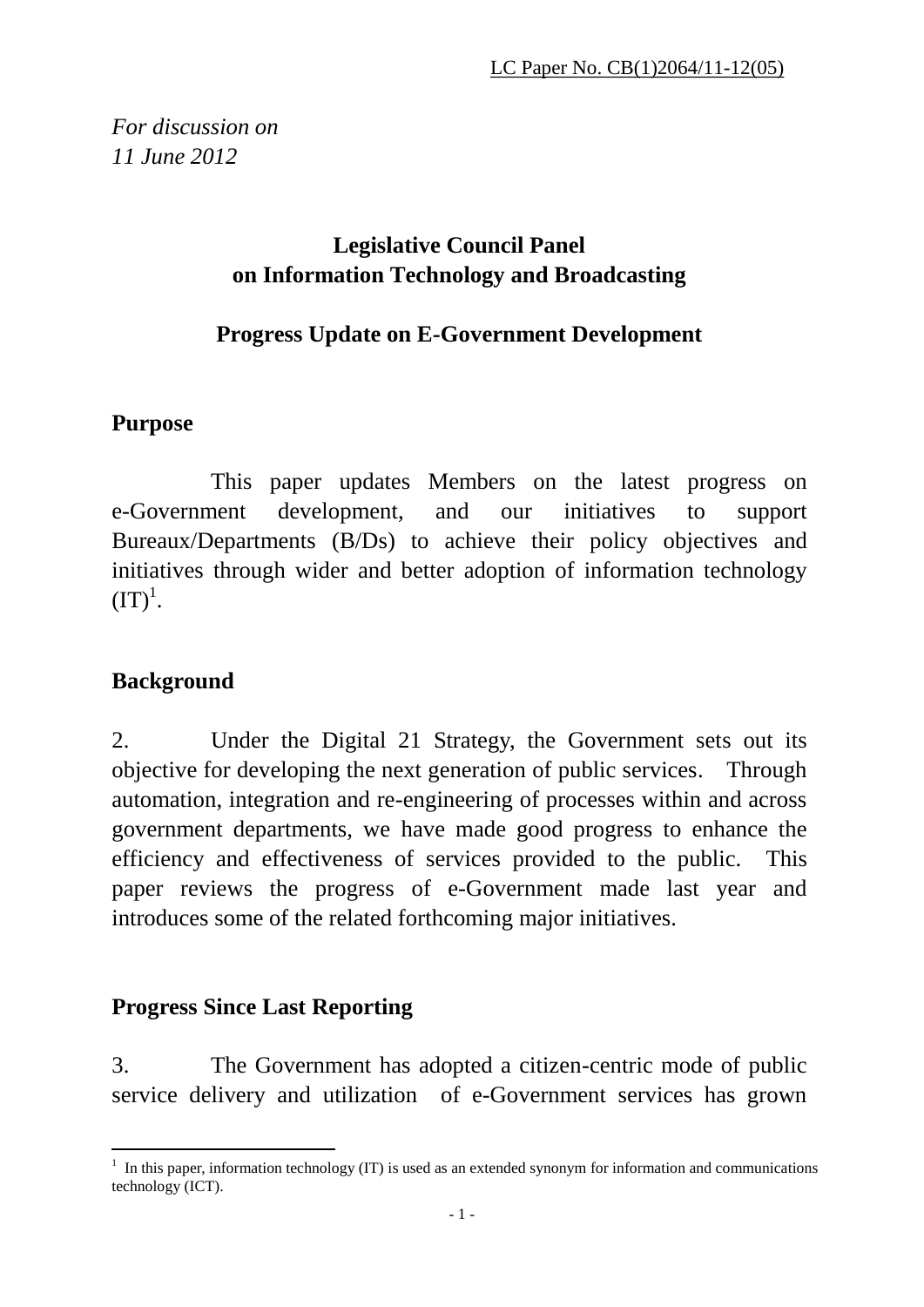significantly. According to a recent internal survey, the overall utilisation of e-Services delivered by B/Ds has increased by more than 60% over that of last year. For example, the visitor count of the Hong Kong Observatory website in 2011 reached 6.2 billion, which is 3.4 times that of 2010. For transactional e-Services, the transaction volume of the mail tracking service of Hongkong Post for 2011 doubled that of 2010. **Annex A** shows the utilisation figures of those most popular e-Services. We conduct annual satisfaction surveys on our GovHK one-stop portal. Around 70% to 80% of respondents said that they liked GovHK over the past few years, representing continuous appreciation of our sustained efforts. GovHK has also been recognised internationally, and was bestowed the Best in Class Award (government category), the highest honour in the Interactive Media Awards 2011, as well as the Outstanding Website Award (government category) in WebAward 2010 and 2011.

4. We have also made progress on various e-Government initiatives. Following the announcement of cloud computing initiatives in the 2011-12 Policy Address, the Office of the Government Chief Information Officer (OGCIO) has established a procurement mechanism for acquiring public cloud services to facilitate B/Ds to acquire commercial offers that best suit their business needs. We have successfully developed a cloud-based virtualised system environment in the Government Central Computer Centre to optimise shared use of resources and achieve a greener environment. We have also completed the e-Procurement programme review and reported to Members in mid-April the forward plan for rolling it out on a government-wide scale. On the reuse of public sector information (PSI), at least 13 mobile applications have been developed by the community using the data sets provided under the pilot scheme and these applications have been so popular that there are up to 700 000 daily downloads of traffic snapshot images, which made a strong case for extending this initiative. Many B/Ds have also made good progress on e-Government development last year. For example, the 24-hour e-Registry portal for electronic company incorporation and business registration developed by the Companies Registry has contributed to the recognition of Hong Kong as one of the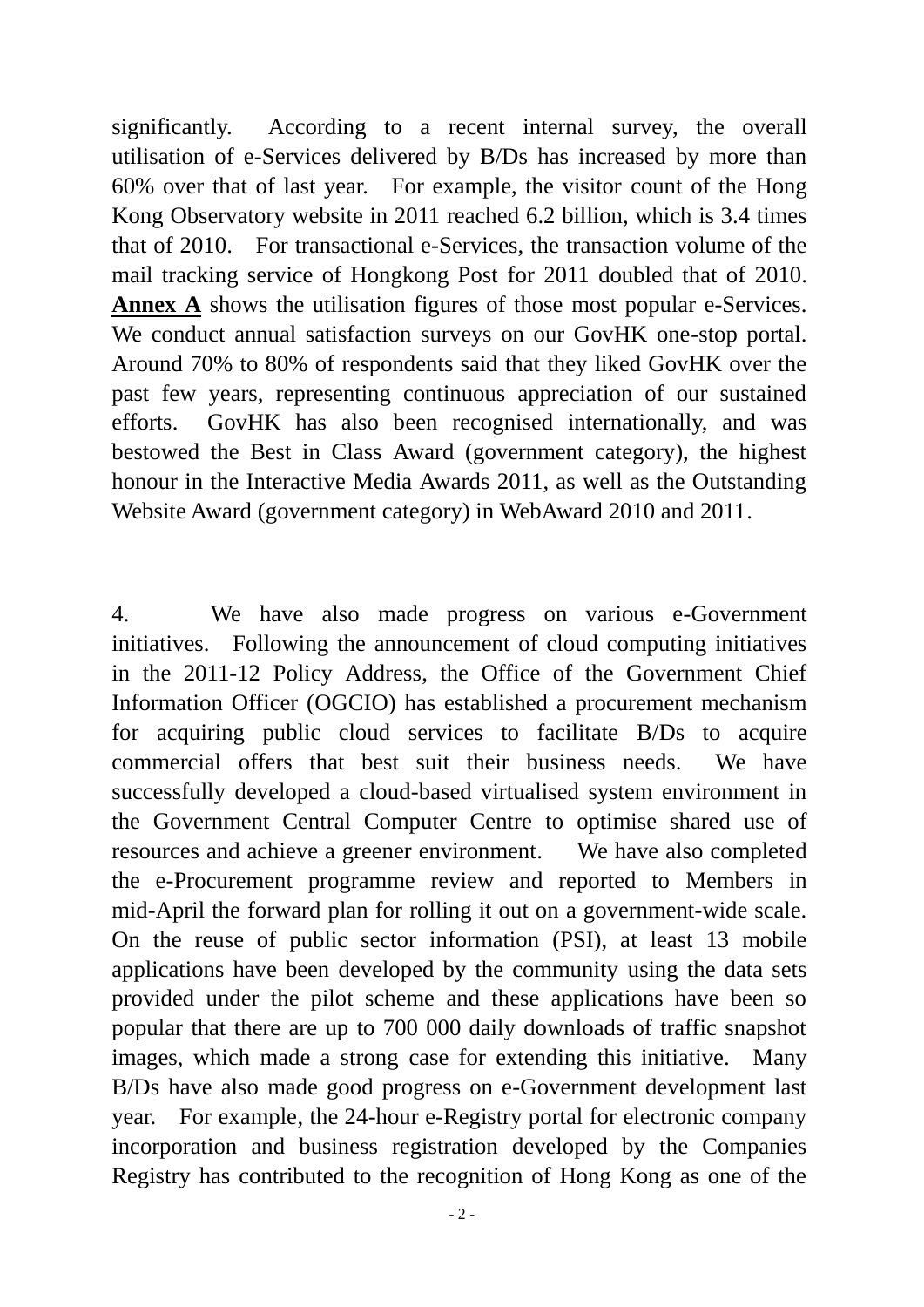most business friendly jurisdictions in the world. Further details of the progress are included in **Annex B**.

5. To address the growing popularity of mobile devices, 15 B/Ds have developed mobile applications and 22 B/Ds have developed mobile websites as other electronic channels to deliver their services to the public. Mobile public services have been delivered by the community through developing mobile applications making use of PSI data sets. To further improve web accessibility to facilitate persons with disabilities to access online information and services, the Government will enhance its web sites according to a higher level of international guidelines for accessibility by January 2013.

### **Forthcoming Major Initiatives**

### **Centrally-led Initiatives**

### *Government Data Centre Service Arrangements*

6. We have commissioned a consultancy study to examine the present situation and future needs of data centres in B/Ds, with a view to formulating a blueprint for the long-term development and arrangements of data centre services in the Government. The study aims to come up with the most optimal arrangements of data centre services in the Government, including outsourcing, adoption of cloud computing, building new government data centres, and consolidation of some of the 25 existing data centres managed by different B/Ds. We will also examine the case of building a Next Generation Data Centre to address the long-term requirements of hosting services within Government. To this end, we will formulate a blueprint of data centre service arrangements by the end of this year, catering for growth and more efficient use of energy to support green IT.

### *New Hosting Infrastructure for E-Government Services*

7. With funding approved by Finance Committee in April 2011,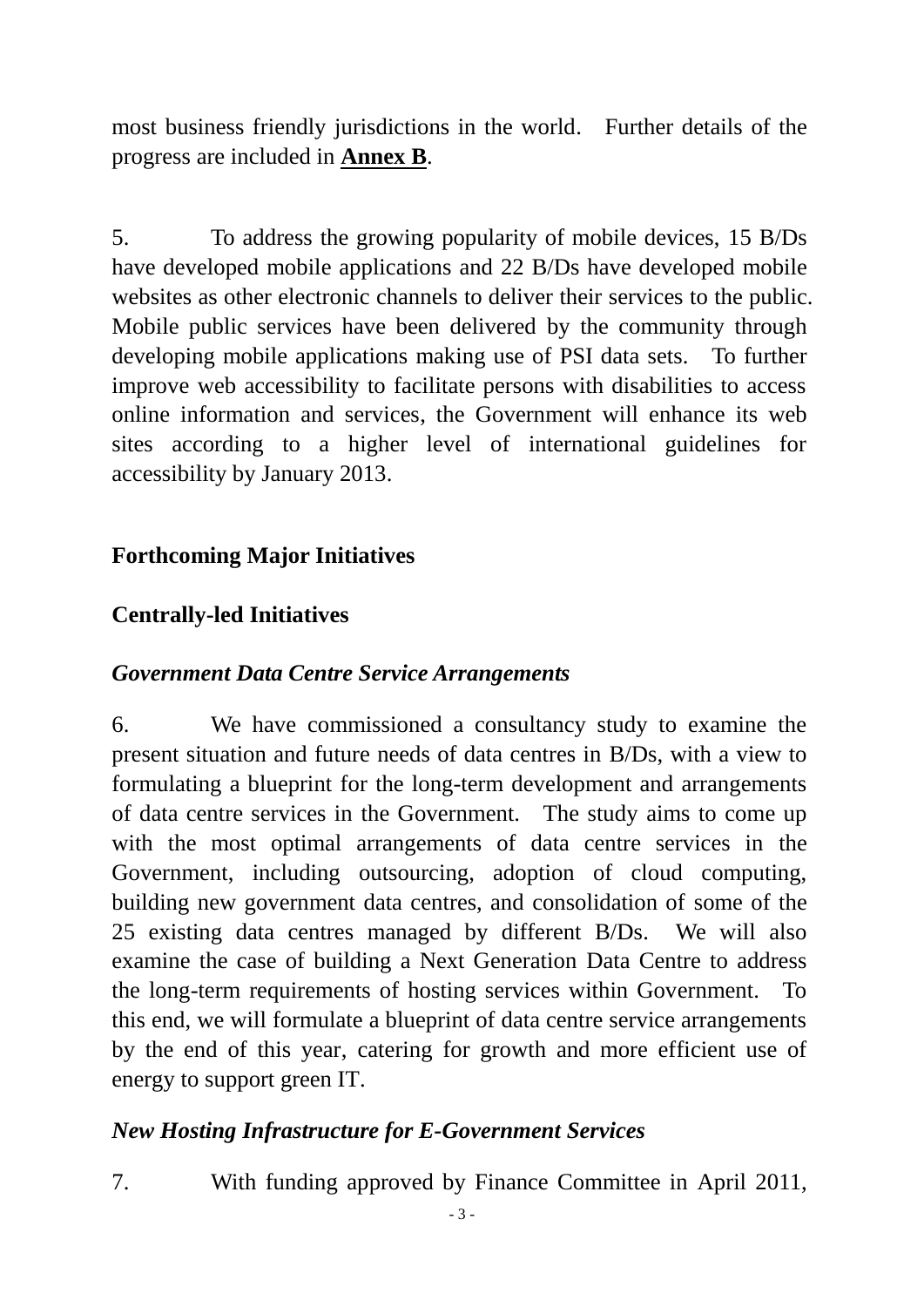the OGCIO will continue to develop a new E-Government Infrastructure Services (EGIS) platform for hosting e-Government applications. The new hosting infrastructure will provide additional capacity for about 100 new services, while re-provisioning the resources for 118 existing e-Government services in an energy-efficient manner. Additional capacity for hosting new services will be available progressively from mid-2013 while the whole infrastructure will be built by March 2015.

# *Development of a Government Cloud Platform*

8. To facilitate more agile and cost-effective delivery of e-Government services, we aim to award the contract for the Government Cloud Platform (GovCloud) in end 2012 and commence the implementation in early 2013. The GovCloud will cover infrastructure services to support the development and hosting of common e-Government services, including electronic information management and electronic procurement services, for shared use by B/Ds. We will launch GovCloud before the end of 2013.

# *Electronic Information Management (EIM)*

9. The OGCIO promulgated the government-wide EIM strategy and framework to B/Ds in May 2011. It aims at guiding departmental EIM strategy development and driving EIM implementation in B/Ds in a consistent manner to achieve better content, records and knowledge management. We are developing common shared services including collaborative workspace and electronic recordkeeping solution to facilitate adoption by B/Ds. We have already delivered collaborative workspace as a shared service in June and will launch the electronic recordkeeping service in mid-2013. These shared services will ride on GovCloud when it is launched before the end of 2013 to enable expandability to more B/Ds.

# *Mobile and Accessible Version of the MyGovHK Portal*

10. The number of accounts on MyGovHK, the personalised platform on the Government's one-stop portal, has continued to grow since its launch in December 2010, reaching 62 000 in December 2011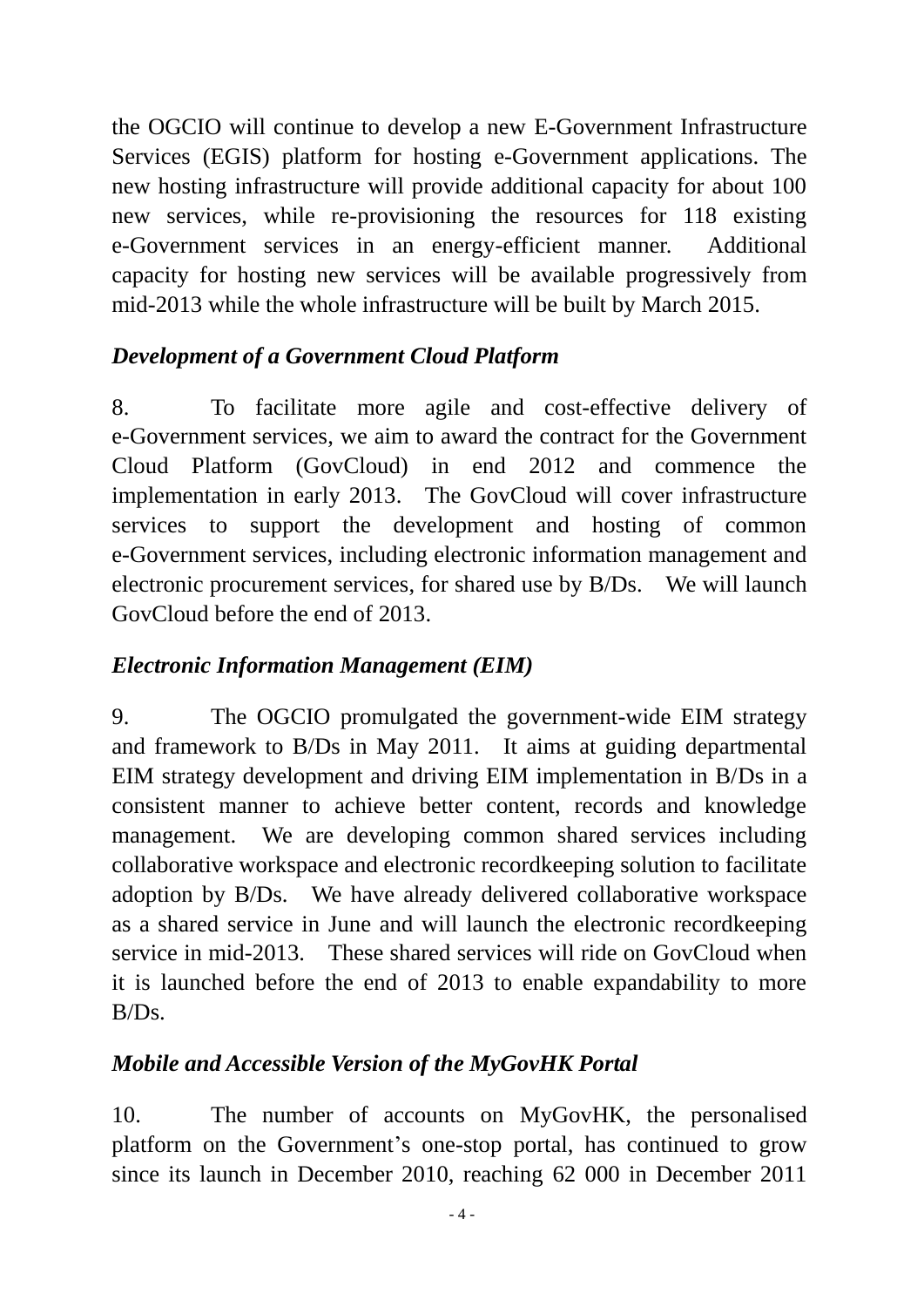and 94 000 in May 2012. Apart from enriching the portal's functions, features and information, we will develop a mobile and accessible version of MyGovHK by end 2013.

# *Mobile Public Services*

11. Apart from individual departments' continued effort to develop more mobile applications, the OGCIO will launch in the second half of 2012 three cross-department mobile applications, namely –

- (a) a government notification application,
- (b) a centralised platform for citizens to download government applications, as well as
- (c) a government event finder,

to enhance Government-to-citizen communications and facilitate citizens to download government mobile applications conveniently and securely.

# *Value-added Re-use of Public Sector Information*

12. In view of the encouraging response of the PSI pilot scheme launched in March 2011 (which involved real-time traffic data and geo-referenced public facilities data), we will progressively make available more PSI for value-added re-use. The datasets we plan to make available in the near future include:

- (a) information on approved charitable fund-raising activities kept by the Social Welfare Department, Food and Environmental Hygiene Department and Home Affairs Department;
- (b) weather and climatological data of the Hong Kong Observatory; and
- (c) air pollution indices of the Environmental Protection Department.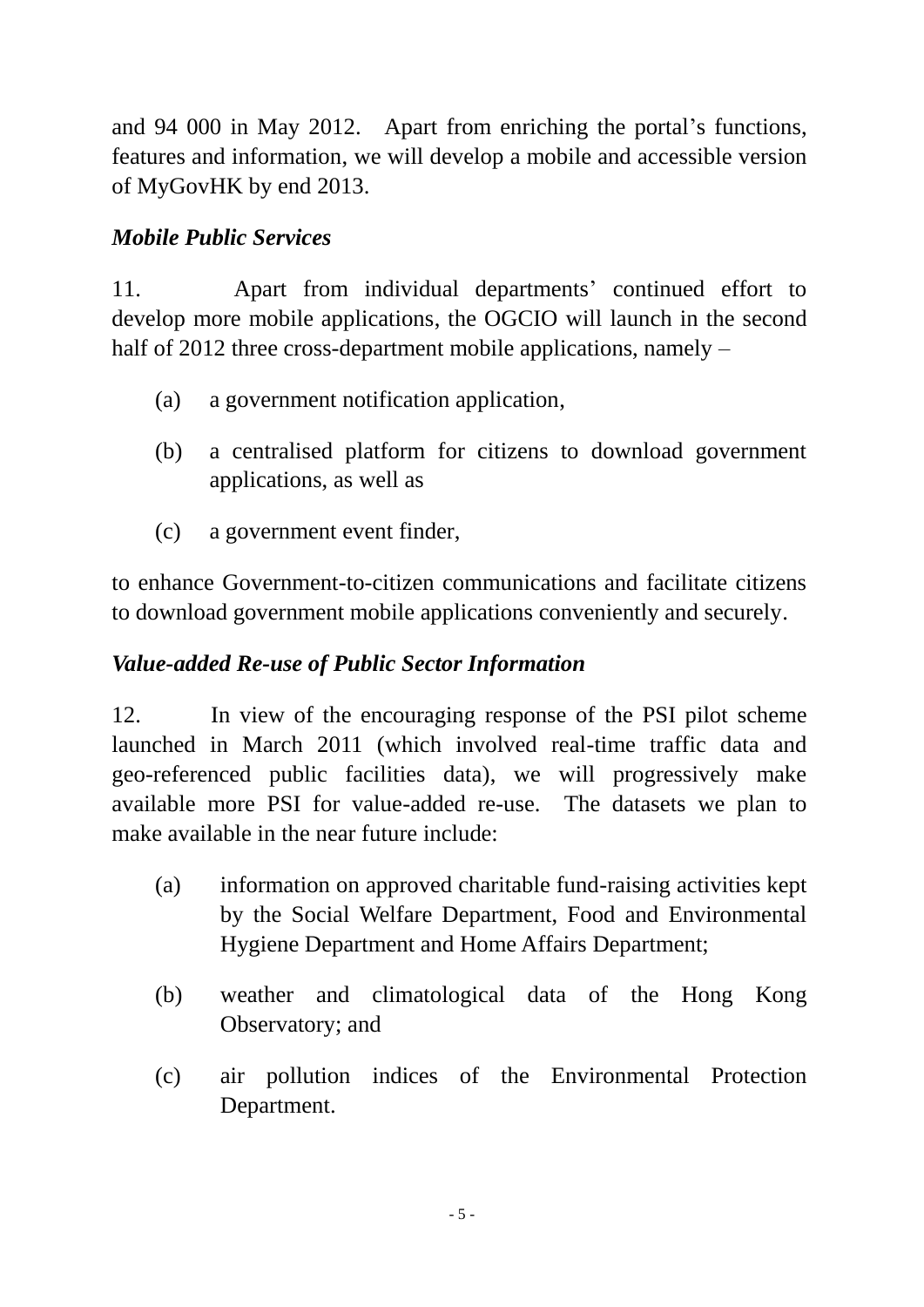# **Major Departmental Initiatives**

# *Education Bureau*

13. With funding approved by the Finance Committee in April, the Education Bureau (EDB) will redevelop the Education Information System (EdIS) into an integrated computer system on a new IT infrastructure from 2012 to 2016 to enable it to deliver its functions more efficiently and effectively in meeting the education needs in Hong Kong. The new IT infrastructure of EdIS will ensure the continuation of the existing services supported by the system and enhance the capability for future growth and harness improvement opportunities. The new EdIS will provide a unified platform and central repository of students, teachers and schools information, and support the operational, administrative and management processes of EDB.

# *Food and Health Bureau*

14. Development of the first stage of the territory-wide patient-oriented Electronic Health Record (eHR) Sharing System is in progress. In implementing the eHR programme, the Government accords paramount importance to data privacy and system security. To this end, the Food and Health Bureau (FHB) launched a two-month public consultation on the Legal, Privacy and Security Framework for eHR sharing in December 2011. Over 110 responses were received and FHB is analysing the views gathered. As regards the Privacy Impact Assessment (PIA) on the eHR Sharing System, the first phase is in progress for completion by mid-2012. With the enactment of the relevant legislation in 2014, the eHR Sharing System is planned for rollout in the same year.

# *Immigration Department*

15. The Immigration Department has been strategically adopting IT to support its dynamic business operations and cater for future service demands. In September 2010, a structured package of IT programme was mapped out for the next decade on completion of its third Information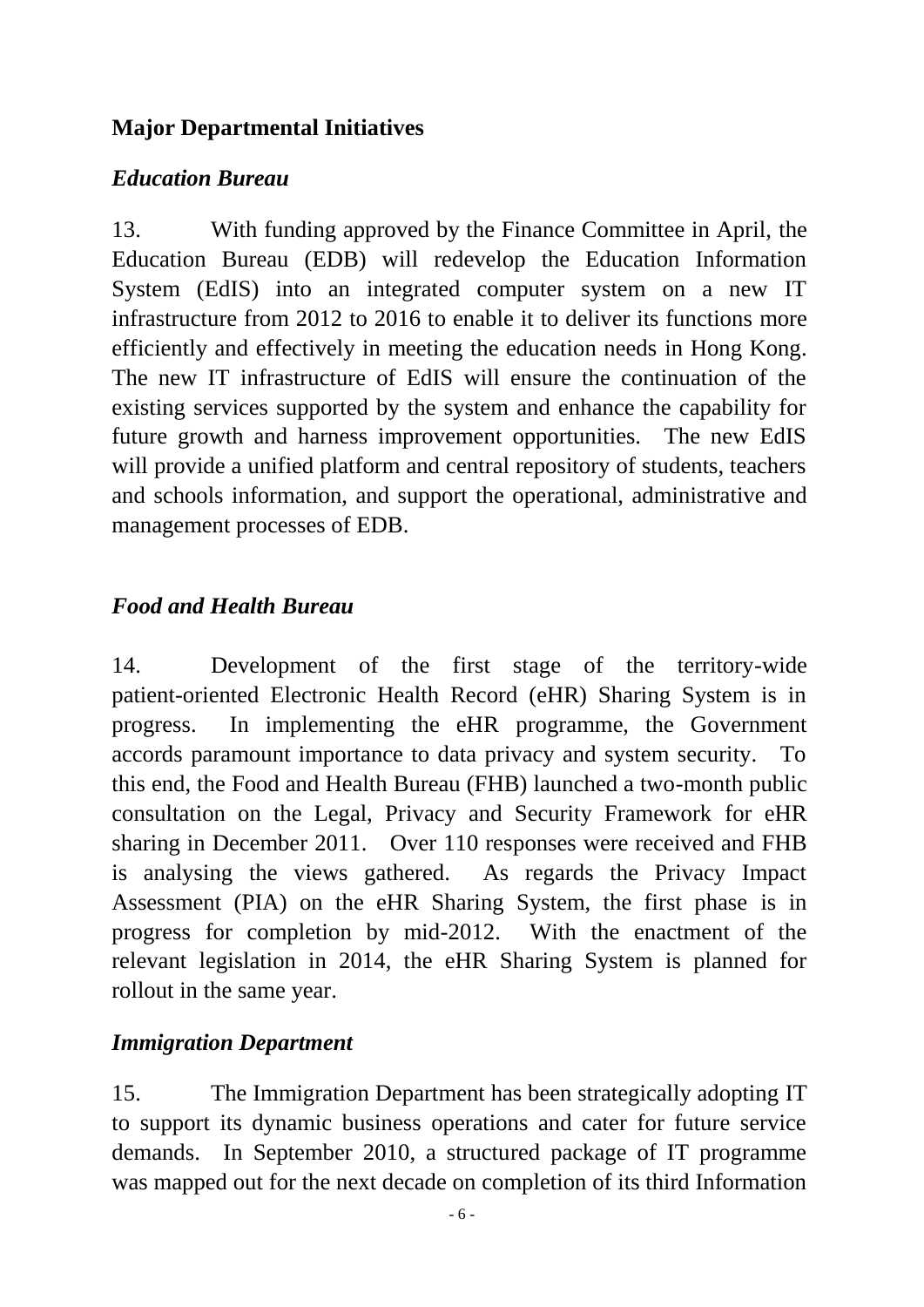Systems Strategy (ISS-3) review. To date, the feasibility study for the first initiative of the programme, namely, the New Information Technology Infrastructure project, has been completed. The project with a commitment of \$862 million approved by the Finance Committee in December 2011 is the cornerstone for all initiatives under ISS-3. The new infrastructure will be established by mid-2014.

### *Social Welfare Department*

16. The Social Welfare Department (SWD) is committed to building a caring community with self-sufficiency, dignity, harmony and happiness for the people of Hong Kong. SWD is replacing the existing Computerised Social Security System (CSSS) which has been used for more than a decade, by a new computer system (CSSS-II) to enable more efficient online support for processing case applications and reviews to better serve its customers. CSSS-II will also allow electronic submission of applications and preliminary checking of eligibility by the public, thus improving the accessibility of social security services. SWD plans to roll out the CSSS-II by three phases from late 2013 to early 2014.

### **Conclusion**

17. We are committed to achieving the objectives defined under the Digital 21 Strategy by transforming and joining up government processes through IT adoption. We will continue to update Members on our progress on an annual basis.

### **Advice Sought**

18. Members are invited to note the contents of this paper.

**Office of the Government Chief Information Officer Commerce and Economic Development Bureau June 2012**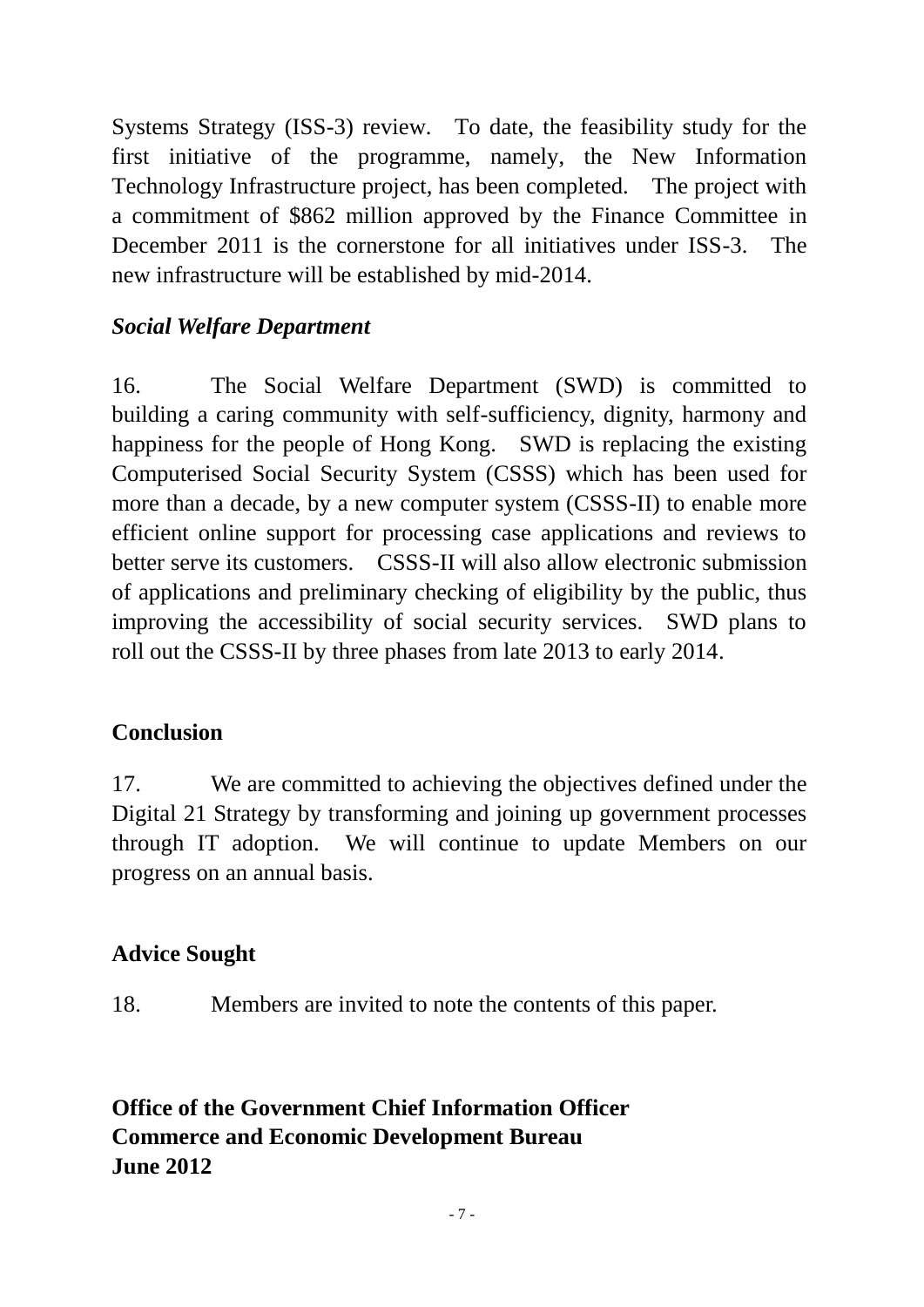1) Informational E-Services 2000 1800 1600 1400 1200 1000  $300 \neq$ 200 100 50 40 30 Utilisation (Million) 26  $24$  $22\,$ 20 18 16  $14$ 12  $10$  $\,$  8  $\,$ 6  $\overline{4}$  $\overline{c}$  $\overline{0}$ HKO - MyObservatory for Smartphone HKO - Weather Wizard Gadget HKO - Provision of Weather Information<br>Encoded in eXtensible Markup LD (LD Emp Srv Sys & Interactive Emp<br>Srv) - Job Vacancy Database Search by<br>Job-seekers HKO - Provision of Weather Information<br>through the Aviation Weather<br>Information System LANDSD - GeoInfo Map<br>www.map.gov.hk CR - Search on Registered Company C&SD - Searching of Hong Kong<br>Harmonized System (HKHS)<br>Commodity Codes by Traders RD - Business Registration Number RVD (PIO) - Enquiry on RV (Free Public HKO - Provision of Weather Information<br>through "Weather Information Server HKO - Provision of Weather Information<br>through Meteorological Information<br>Dissemination System (MINDS) CSB - Information on Government SD - budget.gov.hk to Public ISD - policyaddress.gov.hk to Public HKO - Dial-a-Weather system LCSD - eMagazine Generation LR - Search of Land Registers DH (Family Health Sservice) Web site<br>On-line Health Education Resources LCSD - Hong Kong Museum of Art<br>Access of Collection Records Language (XML)  $(WISE)^"$ 

### **Utilisation Figures of the Most Popular E-Services in the period from 1 January to 31 December 2011**

**Annex A**

Note: "Informational" type of service means its purpose is dissemination of information, which can be static or generated based on selection criteria, e.g. on-line telephone directory.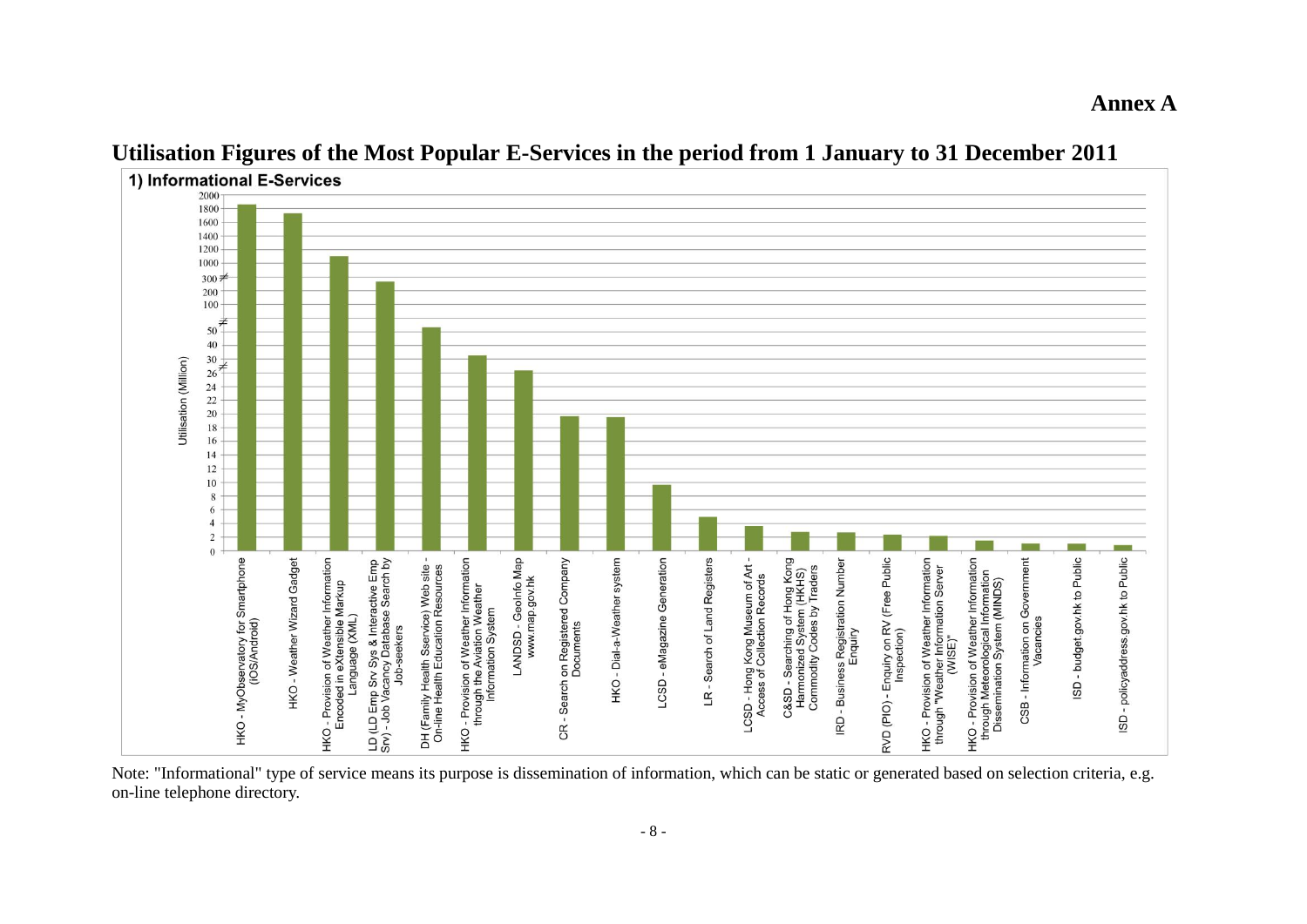2) Transactional E-Services 220  $20 \neq$  $10 \neq$ 9  $\overline{R}$  $\overline{7}$ Utilisation (Million) 6 5  $\overline{4}$  $\overline{\mathbf{3}}$  $\overline{2}$  $\mathbf{1}$  $\Omega$ LD (Support Service Division) - Submitting<br>Returns or Notifications RD - Change of Personal Particulars, Profile and<br>Password and View Tax Position and Message LCSD - Application for Recreation and Sports LD (Youth Employment Division) - Searching of<br>Elective Courses, Attachment and Training<br>Vacancies by Public LCSD - Ticketing (URBTIX) DH (Public Health Laboratory Services Branch) -<br>Interface of Laboratory Information System to the<br>Hospital Authority  $\overline{\sigma}$ C&SD - Provision of Free Download Versions of<br>Publications and Statistical Tables C&ED - ROCARS (Road Cargo System) C&ED - EDIDCP (Electronic Data- Interchange<br>System for Dutiable Commodities Permits) WSD - Request for Forms/Information HKPO - Mail Tracking LCSD - Book Reservation and Renewal TRY - Electronic collections for Government Bills LCSD - Content Booking and Content Access for<br>Multimedia Information System (MMIS) of HKPL TID - Electronic Textiles Notification under the<br>Textiles Trader Registration Scheme (TTRS) Leisure TID - Comprehensive Import/Export Licence<br>(Textiles) HD - Internet e-Services for HA customers, i.e.<br>Tenants and PRH applicants HD - Auto-dialing Rent Reminder Services - Answering o<br>m, IVRS and LCSD - Booking of Sports and L<br>Programme and Activities LD (Youth Employment Division) - Answ<br>Enquiries from e-Mall, Chatroom, IVR<br>Acquire Forms and Guidelines

#### **Utilisation Figures of the Most Popular E-Services in the period from 1 January to 31 December 2011**

Note: "Transactional" type of service will involve interactive sessions with users, e.g. on-line booking of facilities and filing of returns.

#### **Annex A (cont'd)**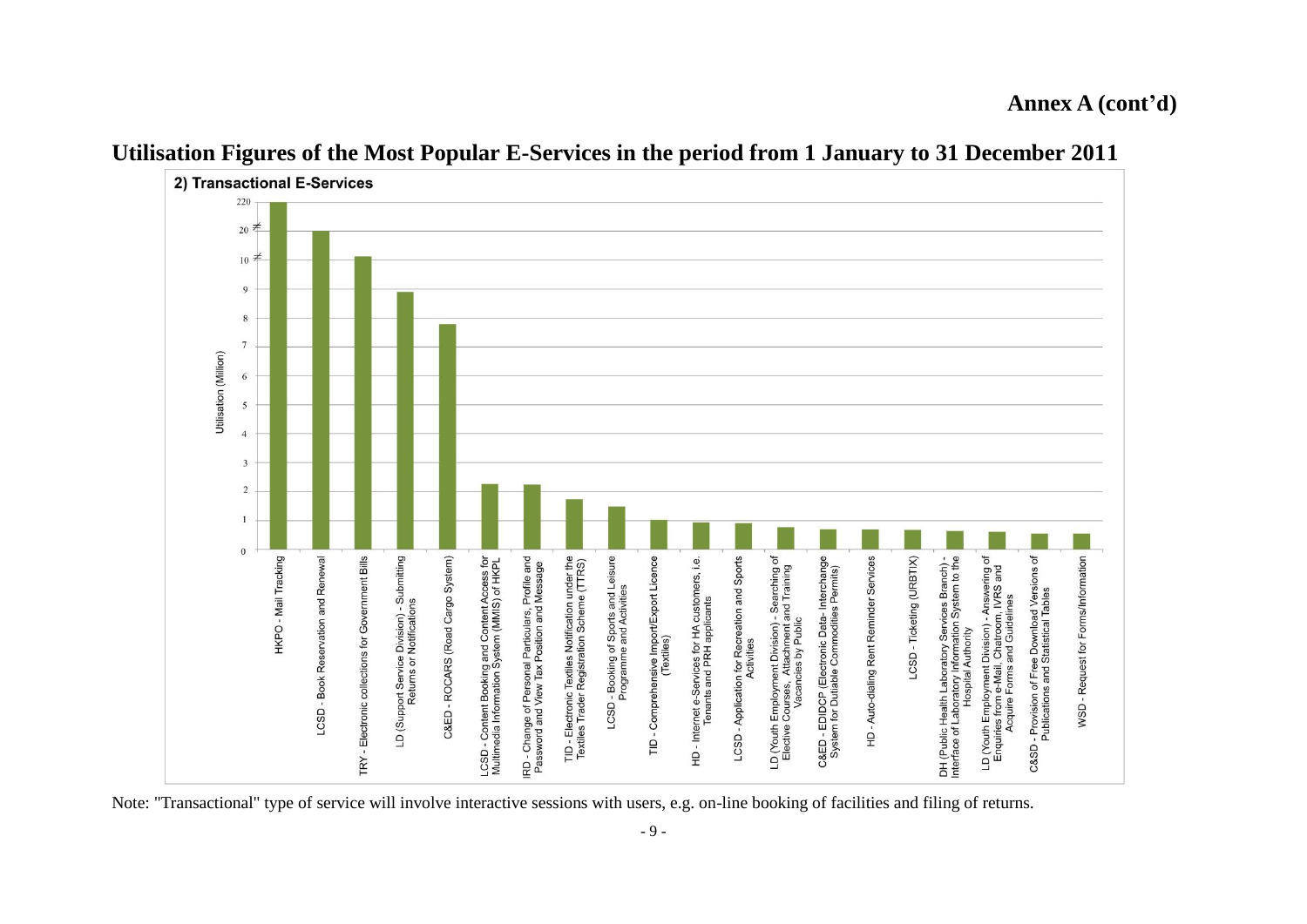### **Annex B**

### **Progress Since Last Reporting**

# *Provision of Central IT Services in Government Based on the Cloud Computing Model*

### *Facilitating B/Ds to acquire Government Public Cloud Services*

To enhance efficiency in central procurement and pave way for the adoption of public cloud services, we have made available a public cloud procurement arrangement through making ready a list of service providers and their corresponding public cloud services in May 2012. This mechanism not only reduces B/Ds' time and effort through adopting standard terms and conditions for making individual procurement for acquiring public cloud services to process non-sensitive applications and data, but also provides more opportunities to the industry, including small and medium sized enterprises, to participate in government procurements without going through lengthy procurement processes.

### *Architectural framework of hosting services*

2. The Central Computer Centre Virtualised Infrastructure (CCCVI) services were launched in December 2011. CCCVI is a pilot implementation of Infrastructure-as-a-Service (IaaS) (comprising server, storage and network resources) for hosting IT systems in the Central Computer Centre (CCC) of OGCIO. Through consolidation and virtualisation, this pilot aims to optimise the use of CCC resources for achieving better cost-effectiveness and energy efficiency. Flexibility is also provided for scaling up (or down) the required resources for meeting changing demands.

# *E-Procurement*

3. We completed a review of the Pilot e-Procurement Programme and the anticipated benefits were achieved to different degrees in the pilot implementation. A business case for wider rollout of e-Procurement in the Government was established. To reap the early benefits of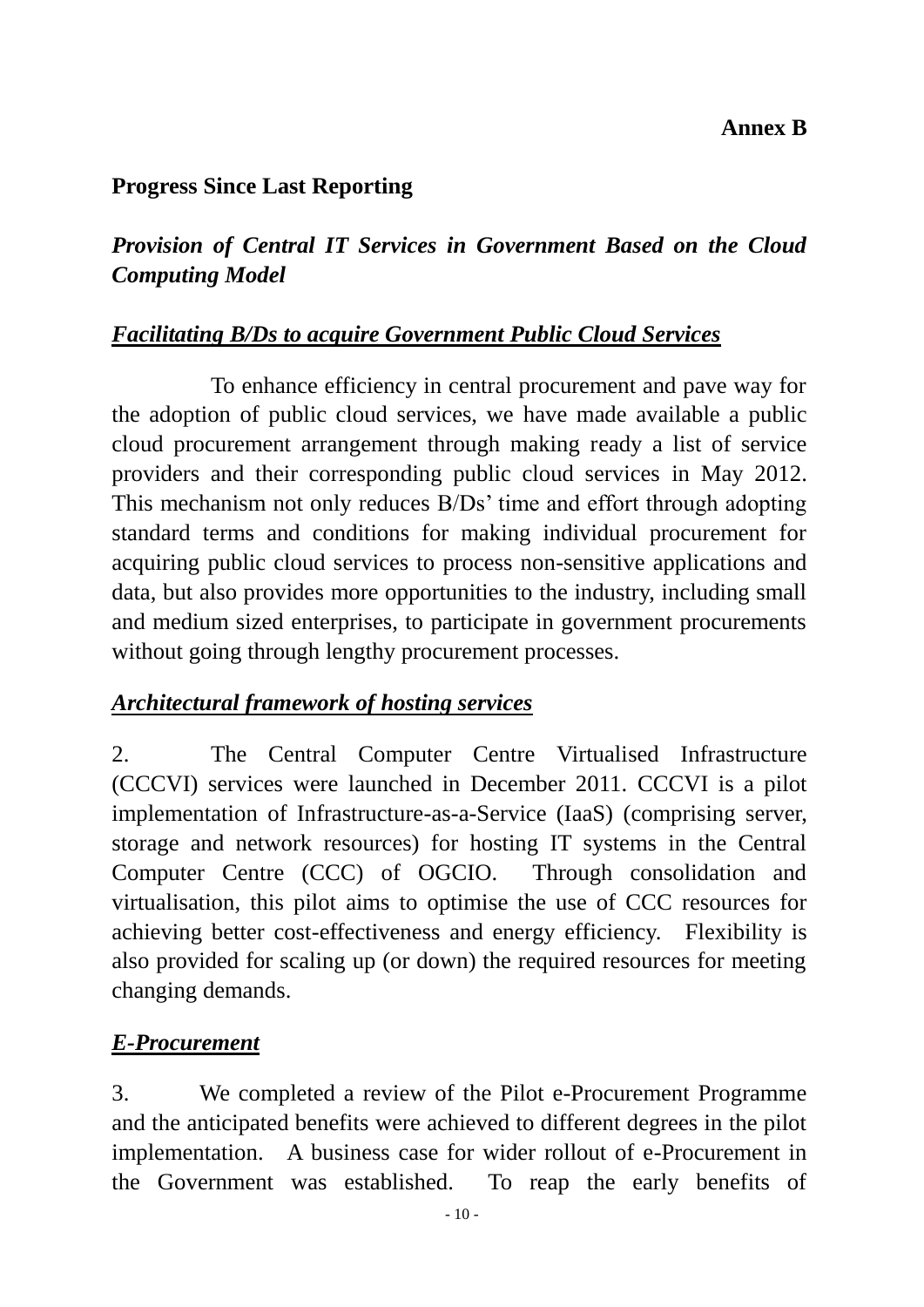e-Procurement, we will require all B/Ds to adopt the e-Procurement system for purchase of IT products and services through existing bulk purchase contracts. With suitable enhancement to the system, acquisition and installation of hardware and software, and conducting training to users, we expect the necessary system functions can be ready for use by end 2013. For B/Ds that are more ready to roll out the full functions of e-Procurement, we will extend the full system functionality to them starting from 2013. We will also develop e-invoice as an add-on to the e-Procurement system with a view to shortening the delivery time and further speeding up the procure-to-pay process. To achieve economy of scale, the wider rollout will be in the form of a shared service riding on the Government Cloud Platform.

### *Provision of common facilities for paper-less meetings in B/Ds*

4. The OGCIO has launched a pilot scheme to encourage the use of paper-less meeting solution in Government since August 2009 to facilitate the new way of convening meetings in paper-less and more efficient manner. It also serves to promote a more environmental-friendly means of information sharing by reducing the use of paper. In May 2012, a Communal Paper-less Meeting System was launched and started providing services progressively to B/Ds to enable more B/Ds making use of the services to convene paper-less meetings.

# *Mobile e-Government Services*

5. The Government has taken steps to extend its e-Services to the mobile platform, with a view to addressing the growing popularity of mobile devices, evolving user habits, as well as citizens' needs on-the-go. Up to May 2012, the Government has developed 34 mobile applications and 34 mobile websites. Using these mobile services, citizens can not only obtain Government information, but also make enquiries and submissions to the Government.

# *Electronic Submission of Commonly Filed Statutory Returns for Companies*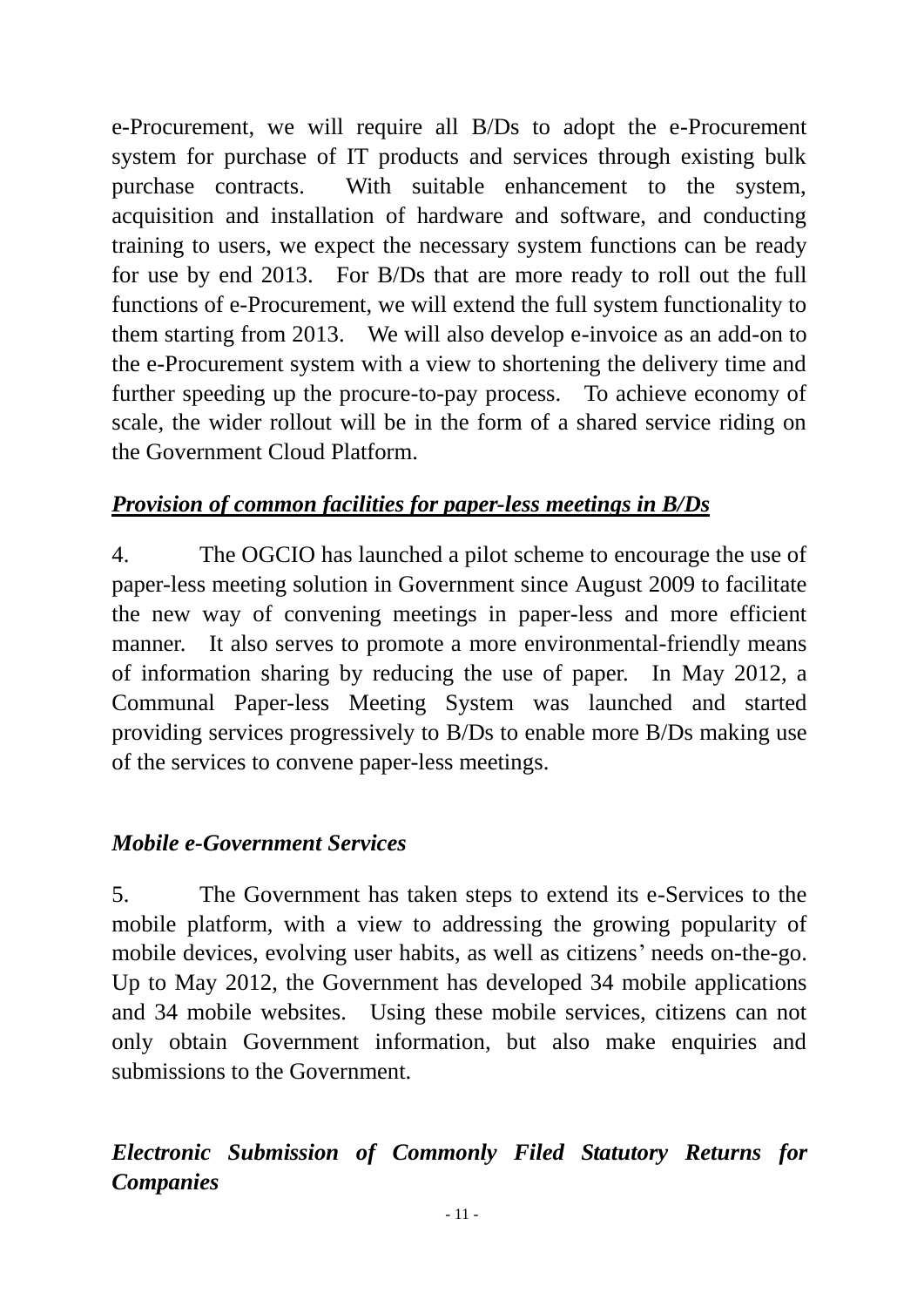6. Presently, over 90% of the public searches on company information registered with the Companies Registry (CR) are conducted through electronic means. Since the launch of the one-stop service for electronic company incorporation and business registration in March 2011 through a 24-hour e-Registry portal, CR has continued to provide new services under Phase II of the Integrated Companies Registry Information System (ICRIS II) in order to make Hong Kong a better place to do business and enhance its competitiveness. New e-Services, including electronic submission of some commonly filed statutory returns, bulk submission and third party software interface functions as well as electronic registration of agents and e-Monitor of company information were released by stages at the e-Registry portal. Electronic filing of annual returns and an e-Reminder function are expected to be launched in the year.

# *Customs and Excise Department's Projects*

7. Customs and Excise Department (C&ED) completed the Information System Strategy (ISS) Projects in March 2012. The ISS Projects have put in place an integrated IT infrastructure at the new Customs Headquarters Building for effective operations at both the new Headquarters and other offices at various locations. The projects included consolidating data centres; improving capacity and security management for network and server infrastructure; implementing central information repository to facilitate information sharing and efficient management decision; setting up secured communications gateway for exchange of operational data; and establishing a department-wide framework for monitoring and managing C&ED's computing environment. The completion of ISS Projects enhanced the capacity of C&ED in carrying out its daily operations.

### *Integrated Licensing, Fire Safety and Prosecution*

8. Fire Services Department (FSD) has developed a computerised Integrated Licensing, Fire Safety and Prosecution System (LIFIPS) to